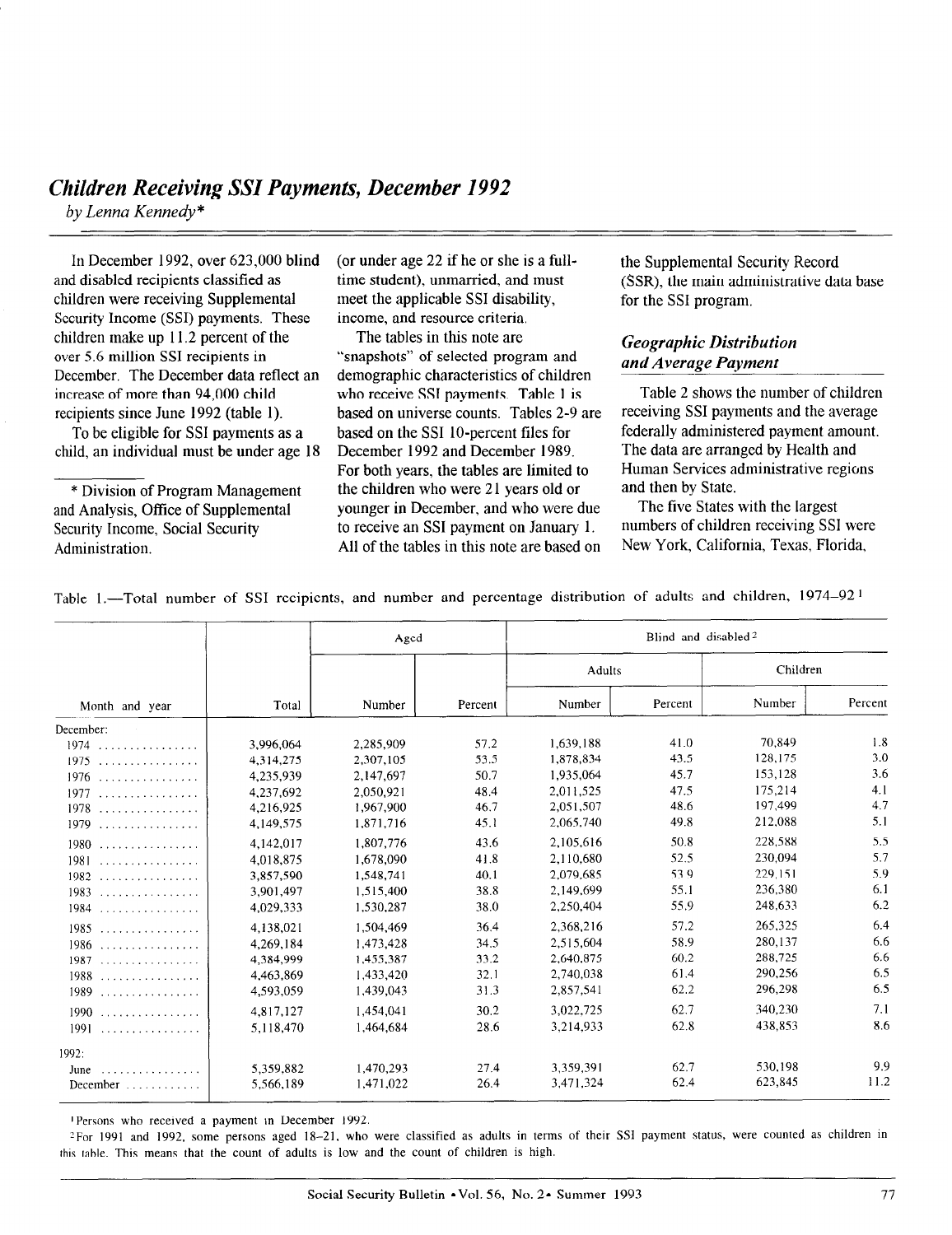and Ohio. Together they accounted for about one-third of all child recipients aged 21 or younger.

The average SSI payment due to child recipients on January 1, 1993, was \$400. This amount includes federally administered State supplementation where applicable, but does not include any retroactive payments.

### Demographic Characteristics

In December 1992,7 percent of the children receiving SSI payments were

2 years old or younger, 13 percent were from ages  $3$  to  $5$ , and  $41$  percent were from ages 6 to 12. Twenty-six percent, an estimated 17 1,000 children, were from ages 13 to 17 (table 3).

Children receiving SSI are more likely to be boys than girls, by about 3 to 2. This gender pattern is generally the same as that found among adult disabled recipients. About 44 percent of the children were classified as "Black," "Hispanic," or "Other."

Almost three-quarters of child SSI More than half (60 percent) of SSI

Another 19 percent lived in hospitals, nursing homes, residential schools, foster care, or independently. Two percent of the study group were patients in a medical facility where more than half of the cost of their care is covered by the Medicaid program.

Almost all (98 percent) of the children in the study group were U.S. citizens, either by birth or naturalization.

# **Diagnosis**

recipients lived with their parent(s). children were disabled based on a mental

Table 2.—Number of children receiving SSI payments and average federally administered payment amount, by region and State, December 1992 l

| Region and State                              | Number<br>of children | Average federally<br>administered payment | Region and State                            | Number<br>of children | Average federally<br>administered payment |
|-----------------------------------------------|-----------------------|-------------------------------------------|---------------------------------------------|-----------------------|-------------------------------------------|
|                                               | 614,190               | \$400                                     | Dallas, total                               | 94,400                | \$381                                     |
| Boston, total                                 | 19,640                | 411                                       | Arkansas<br>Louisiana                       | 13,210<br>28,210      | 380<br>384                                |
| Connecticut                                   | 3,360                 | 391                                       | New Mexico                                  | 4,390                 | 382                                       |
| Maine                                         | 1,880                 | 389                                       | $Oklahoma$                                  | 8,350                 | 382                                       |
| Massachusetts                                 | 10,570                | 418                                       | Texas                                       | 40,240                | 379                                       |
| New Hampshire                                 | 1,030                 | 383                                       |                                             |                       |                                           |
| Rhode Island $\ldots \ldots \ldots$           | 1,800                 | 434                                       | Kansas City, total                          | 28,110                | 382                                       |
| Vermont                                       | 1.000                 | 435                                       |                                             | 5,520                 | 368                                       |
| New York, total                               | 65,910                | 407                                       |                                             | 5.000                 | 364                                       |
| New Jersey                                    | 14,570                | 403                                       | Missouri                                    | 14,610                | 394                                       |
| New York                                      | 51,340                | 408                                       | Nebraska                                    | 2,980                 | 378                                       |
|                                               |                       |                                           | Denver, total                               | 13.680                | 380                                       |
| Philadelphia, total                           | 57,570                | 398                                       | Colorado                                    | 5.640                 | 377                                       |
| Delaware                                      | 1.410                 | 351                                       | Montana                                     | 1,520                 | 408                                       |
| District of Columbia                          | 1,650                 | 392                                       | North Dakota                                | 880                   | 350                                       |
| Pennsylvania                                  | 28,390                | 416                                       | South Dakota                                | 1,960                 | 388                                       |
| Maryland                                      | 7,470                 | 378                                       | Utah                                        | 2,970                 | 374                                       |
| Virginia                                      | 12,850                | 378                                       | Wyoming                                     | 710                   | 373                                       |
| West Virginia                                 | 5,800                 | 393                                       |                                             |                       |                                           |
| Atlanta, total                                | 145,050               | 387                                       | San Francisco, total                        | 59,100                | 467<br>389                                |
| Alabama                                       | 17,750                | 393                                       | Arizona                                     | 7,310                 |                                           |
| Florida                                       | 31,260                | 391                                       | California                                  | 49,380                | 482                                       |
| Georgia                                       | 18,180                | 383                                       | Hawaii                                      | 810                   | 378                                       |
| Kentucky                                      | 14,080                | 387                                       | Nevada                                      | 1.540                 | 373                                       |
| Mississippi                                   | 17,560                | 393                                       | Northern Marianas                           | 60                    | 400                                       |
| North Carolina                                | 18,610                | 376                                       | Seattle, total                              | 14,770                | 389                                       |
| South Carolina                                | 11,580                | 383                                       | Alaska                                      | 510                   | 367                                       |
| Tennessee                                     | 16,030                | 389                                       | Idaho                                       | 2.580                 | 378                                       |
|                                               |                       |                                           | Oregon $\ldots \ldots \ldots \ldots \ldots$ | 4,750                 | 374                                       |
| Chicago, total $\ldots \ldots \ldots$         | 115,960               | 400                                       | Washington                                  | 6.930                 | 404                                       |
| Illinois                                      | 31,370                | 390                                       |                                             |                       |                                           |
| Indiana                                       | 13,720                | 373                                       |                                             |                       |                                           |
| Michigan $\ldots \ldots \ldots \ldots \ldots$ | 23,070                | 409                                       |                                             |                       |                                           |
| Minnesota                                     | 5,250                 | 374                                       |                                             |                       |                                           |
|                                               | 28,480                | 383                                       |                                             |                       |                                           |
| Wisconsin                                     | 14,070                | 478                                       |                                             |                       |                                           |

<sup>1</sup>Based on a 10-percent sample. Includes persons with payments due January 1, 1993. For 1991 and 1992, some persons aged 18-21, who were classified as adults in terms of their SSI payment status, were counted as children in this table. This means that the count of adults is low and the count of children is high.

'Based on a IO-percent sample. Includes persons with payments due January I, 1993. For 1991 and 1992, some persons aged 18-21, who were

18 Social Security Bulletin l Vol. 56, No .2 l Summer 1993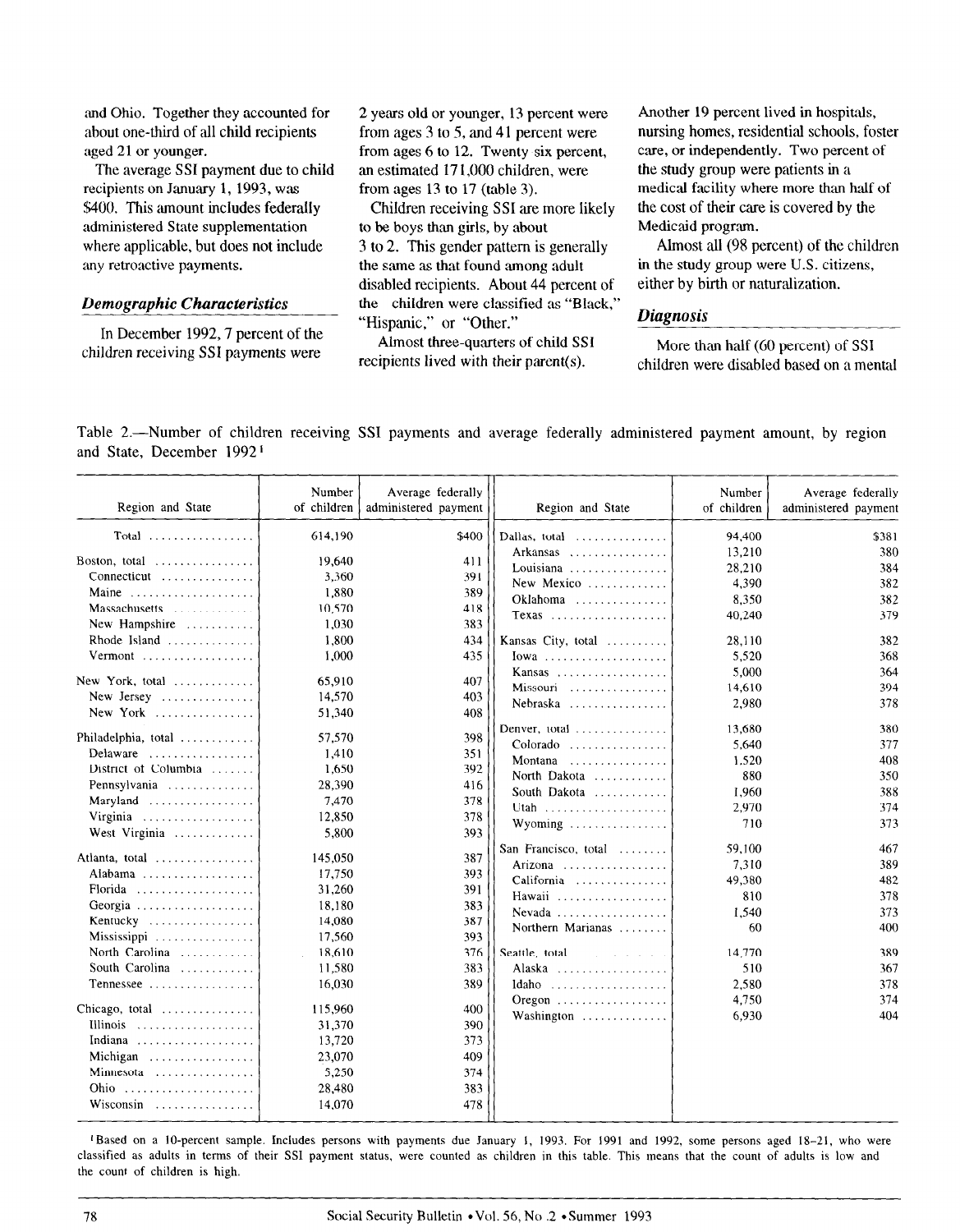disorder, and most of these (43 percent of all SSI children) were children with mental retardation (table 4). The only other diagnostic category with a sizable percentage of child recipients was diseases of the nervous system and sense organs (15 percent), which included all of the approximately 9,000 blind children receiving SSI payments in December 1992. (This distribution is based on the diagnoses of the 84 percent of children for whom a diagnostic code is available on the SSR.)

The incidence of mental disorders as a primary diagnosis increased with age, from 3 1 percent of those under age 6 to 75 percent of those from ages 13 to 17. The reverse pattern appeared among children with diseases of the nervous system or sense organs.

#### Income

Less than 2 percent of SSI children had earnings in December 1992, about the same percentage as in June 1992. About 27 percent had some type of unearned income, but few of them were receiving benefits from Social Security (8 percent) or pension or compensation payments from the Department of Veterans' Affairs (less than I percent). What the child recipients typically had was assistance based on need, child support, and income deemed from the parent(s) with whom they were living.

Whatever the source of income to SSI children, the amounts that are countable for program purposes appear to be small. Table 5 shows the amount of the Federal SSI payments due on January 1,

Table 3.—Number of children receiving SSI and percentage distribution, by selected characteristics, December 1992 1

| Selected characteristics                                                      | Number  | Percent |
|-------------------------------------------------------------------------------|---------|---------|
| Total                                                                         | 614,190 | 100.0   |
| Age:                                                                          |         |         |
|                                                                               | 44,290  | 7.2     |
| $3 - 5$                                                                       | 81,700  | 13.3    |
| $6 - 12$                                                                      | 249,700 | 40.7    |
| $13 - 17$                                                                     | 171,000 | 27.8    |
| $18-21^2$                                                                     | 67,500  | 11.0    |
| Sex:                                                                          |         |         |
| Female                                                                        | 236.220 | 38.5    |
| Male                                                                          | 377,970 | 61.5    |
| Race or national origin:                                                      |         |         |
| White                                                                         | 261.510 | 42.6    |
| Black                                                                         | 204.630 | 33.3    |
| Hispanic                                                                      | 50,330  | 8.2     |
| Other                                                                         | 25,210  | 4.1     |
| Unknown                                                                       | 72,510  | 11.8    |
| Living arrangements:                                                          |         |         |
| Own household $\ldots, \ldots, \ldots, \ldots, \ldots, \ldots, \ldots$        | 111.350 | 18.1    |
| Another's household                                                           | 30,040  | 4.9     |
| Parent's household $\ldots, \ldots, \ldots, \ldots, \ldots, \ldots$           | 459,950 | 74.9    |
| Medicaid institution                                                          | 12,830  | 2.1     |
| Legal status:                                                                 |         |         |
| U.S. citizen $\ldots \ldots \ldots \ldots \ldots \ldots \ldots \ldots$        | 602,320 | 98.1    |
| Alien, total $\ldots, \ldots, \ldots, \ldots, \ldots, \ldots, \ldots, \ldots$ | 8,950   | 1.5     |
| Lawful admission                                                              | 5,450   | .9      |
| Color of law                                                                  | 3.500   | .6      |
| Unknown                                                                       | 2,920   | .5      |

' Based on a IO-percent sample file. Includes recipients and payments due January 1, 1993. <sup>2</sup>For 1991 and 1992, some persons aged 18-21, who were classified as adults in terms of their SSI payment status, were counted as children in this table. This means that the count of adults is low and the count of children is high.

1993. Two out of three children received \$434 at that time. The \$434 represents the maximum amount of Federal SSI payable in 1993 to a person without countable income.

## Young Adult Recipients

In addition to the over 600,000 recipients who are currently considered as children for program purposes, the December 1992 SSI rolls included another 186,000 recipients who first received SSI payments before their 18th birthday (table 6).

Most of these recipients, more than  $152,000$ , were from 22 to 35 years of age in 1992. Based on the application date on the SSR, they have been receiving SSI for most of their lives. Almost half (46 percent) applied in the period 1974-76, when SSI payments were first being made.

Diagnostic coding is very sparse for this group of recipients, but "mental retardation" is the code that appears most frequently.

## Caseload Changes

In the 3-year period from December 1989 to December 1992, the number of children aged 21 or younger who received SSI payments more than doubled, increasing from about 293,000 to  $614,000$ . As a proportion of the total SSI caseload, children rose from about 6.4 percent in 1989 to 11 percent in 1992.

Geographically the increase was apparent in every State, but it was especially large in some areas (table 7). Caseload at least doubled in 6 out of 10 regions, and in 30 States. The Chicago region had the greatest growth (130 percent). States with the greatest percentage change were Arkansas ( 159 percent), Wyoming ( 145 percent), Louisiana (143 percent), and Michigan (140 percent). Of these, all States but Michigan had small populations of children.

By 1992, New York had surpassed California in the number of children receiving SSI (51,340 compared with 49,380). Together, these two States had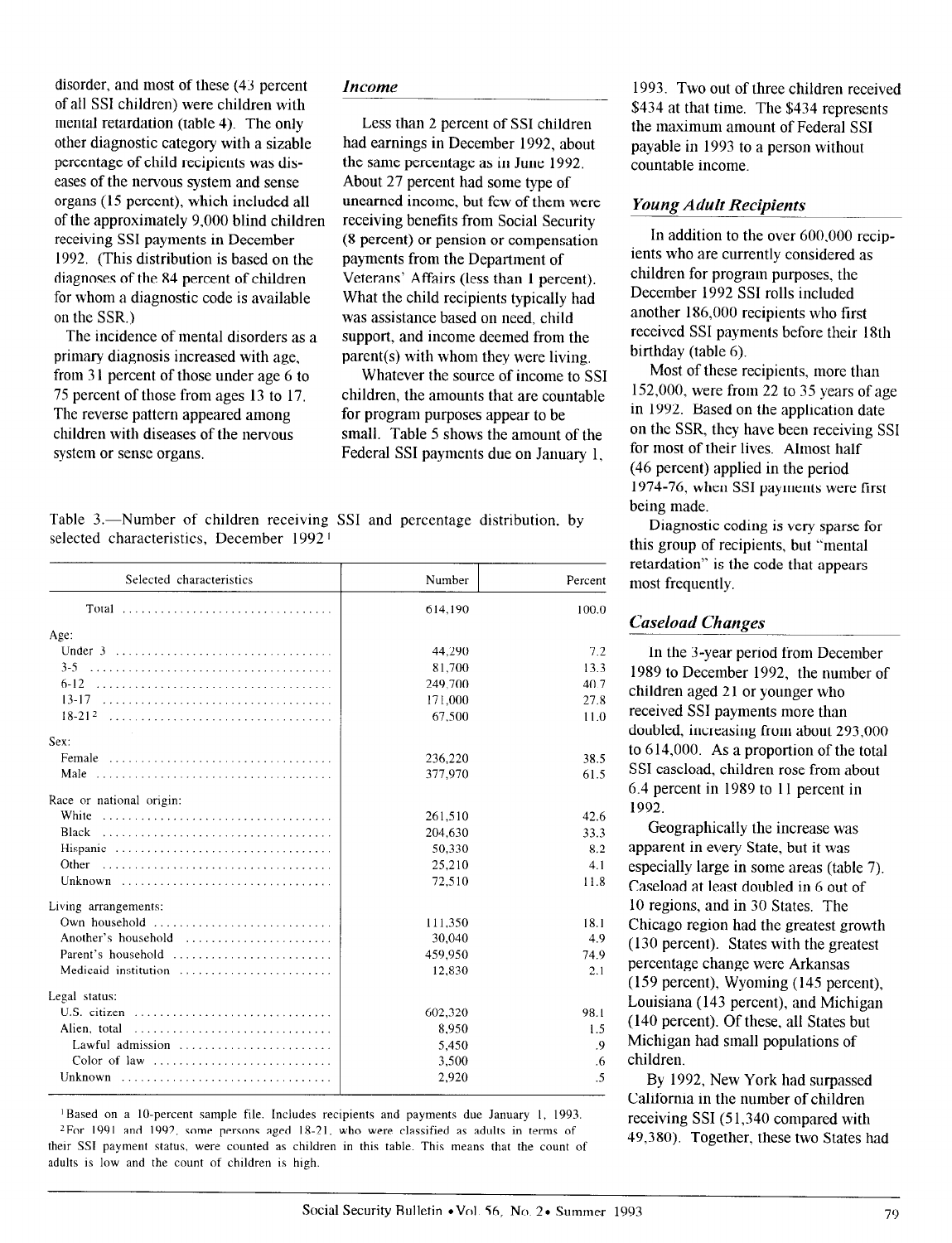Table 4.—Number of children receiving SSI, and percentage distribution by age and diagnostic group, December 1992 1

|                                                                                                                                                                                                                               | Total                                       |                                                               | Under 6 years                              |                                 | $6-12$ years                             |                                     | $13-17$ years                          |                                    | $18-21$ years <sup>2</sup>       |                                    |
|-------------------------------------------------------------------------------------------------------------------------------------------------------------------------------------------------------------------------------|---------------------------------------------|---------------------------------------------------------------|--------------------------------------------|---------------------------------|------------------------------------------|-------------------------------------|----------------------------------------|------------------------------------|----------------------------------|------------------------------------|
| Diagnostic group                                                                                                                                                                                                              | Number                                      | Percent                                                       | Number                                     | Percent                         | Number                                   | Percent                             | Number                                 | Percent                            | Number                           | Percent                            |
| Total                                                                                                                                                                                                                         | 614,190                                     | $\sim$ $\sim$ $\sim$                                          | 125,990                                    | $\ddotsc$                       | 249,700                                  | $\ddotsc$                           | 171,000                                | $\ddotsc$                          | 67,500                           | $\sim$ $\sim$                      |
| Total with diagnosis available<br>Infectious and parasitic diseases                                                                                                                                                           | 513,420<br>2,080                            | 100.0<br>$\overline{A}$                                       | 116,260<br>1,190                           | 100.0<br>1.0                    | 216,340<br>580                           | 100.0<br>$\cdot$ 3                  | 133,030<br>180                         | 100.0<br>$\cdot$                   | 47,790<br>130                    | 100.0<br>$\cdot$ 3                 |
| Neoplasms $\ldots \ldots \ldots \ldots \ldots \ldots$                                                                                                                                                                         | 9.190                                       | 1.8                                                           | 2,660                                      | 2.3                             | 4,040                                    | 1.9                                 | 1,840                                  | 1.4                                | 650                              | 1.4                                |
| Endocrine, nutritional, and<br>metabolic diseases                                                                                                                                                                             | 6,560                                       | 1.3                                                           | 2,210                                      | 1.9                             | 2.130                                    | 1.0                                 | 1,600                                  | 1.2                                | 620                              | 1.3                                |
| Mental disorders:<br>Psychotic and neurotic disorders<br>Mental retardation                                                                                                                                                   | 84,990<br>222,540                           | 16.6<br>43.3                                                  | 9.790<br>25,810                            | 84<br>22.2                      | 39,550<br>97,810                         | 18.3<br>45.2                        | 28,280<br>72,070                       | 21.3<br>54.2                       | 7,370<br>26,850                  | 15.4<br>56.2                       |
| Diseases of the-<br>Nervous system and sense<br>organs $\ldots \ldots \ldots \ldots \ldots \ldots \ldots$<br>Circulatory system<br>Respiratory system<br>Digestive system<br>Musculoskeletal system and<br>connective tissues | 76,330<br>3,860<br>12,560<br>1.800<br>7.780 | 14.9<br>$\cdot$ <sup>8</sup> .<br>2,4<br>$\mathcal{A}$<br>1.5 | 24,510<br>1,830<br>5,860<br>1,020<br>2,090 | 21.1<br>1.6<br>5.0<br>.9<br>1.8 | 31,710<br>1,060<br>4.590<br>500<br>2,640 | 14.7<br>.5<br>2.1<br>$\cdot$<br>1.2 | 13,110<br>760<br>1,700<br>190<br>2,080 | 9.9<br>.6<br>1.3<br>$\cdot$<br>1.6 | 7.000<br>210<br>410<br>90<br>970 | 14.6<br>.4<br>.9<br>$\cdot$<br>2.0 |
| Congenital anomalies                                                                                                                                                                                                          | 24,190                                      | 4.7                                                           | 13.070                                     | 11.2                            | 8,280                                    | 3.8                                 | 2.010                                  | 1.5                                | 830                              | 1.7                                |
|                                                                                                                                                                                                                               | 61,540                                      | 12.0                                                          | 26,220                                     | 22.6                            | 23,450                                   | 10.8                                | 9,210                                  | 6.9                                | 2,660                            | 5.6                                |

<sup>1</sup>Based on a 10-percent sample file. Includes persons with payment due January 1, 1993.

?For 1991 and 1992, some persons aged 18-21, who were classified as adults in terms of their SSI payment status, were counted as children in this table. This means that the count of adults is low and the count of children is high.

and percentage distribution, by 18, by year of most recent amount, December 1992<sup>1</sup> application and age in 1992

| Monthly payment<br>amount | Number  | Percent |
|---------------------------|---------|---------|
| Total<br>$\sim$           | 614.190 | 100.0   |
| None <sup>2</sup><br>.    | 1.440   | -2      |
| Under \$50<br>.           | 18.390  | 3.0     |
| $$50 - $99$<br>.          | 6.470   | 1.1     |
| \$100-\$199<br>.          | 20.190  | 3.3     |
| \$200-\$299<br>.          | 59,000  | 9.6     |
| \$300-\$399<br>.          | 68.990  | 11.2    |
| \$400-\$433<br>.          | 25.660  | 4.2     |
| \$434                     | 414,050 | 67.4    |

1 Based on a lo-percent sample file. Includes recipients with payments due January 1, 1993. For 1991 and 1992, some persons aged 18-21, who were classified as adults in terms of their SSI payment status, were counted as children in this table. This means that the count of adults is low and the count of children is high.

'Includes persons receiving only a State supplementary payment on January 1, 1993.

Table 5.—Amount of Federal Table 6.—Number of adult recipients payments to child SSI recipients, who first applied for SSI before age

|                                    |                | Age in 1992 |            |  |
|------------------------------------|----------------|-------------|------------|--|
| Year of most recent<br>application | Total          | $18 - 21$   | $22 - 351$ |  |
| Total number<br>$\ddotsc$          | 186,270 33,830 |             | 152,440    |  |
| Total percent                      | 100.0          | 100.0       | 100.0      |  |
| 1974–76                            | 40.2           | 12.8        | 46.4       |  |
| 1977–81                            | 34.0           | 25.4        | 35.9       |  |
| 1982–86<br>. . <b>.</b>            | 19.8           | 34.5        | 16.6       |  |
| 1987-91                            | 6.0            | 27.3        | ΙJ         |  |

'Based on a lo-percent sample file. Those under age 18 in 1974 would be no more than 35 in 1992.

about one-sixth of all children receiving SSI.

The characteristics of children receiving SSI also changed over the 3 years (table 8). Compared with 1989, the caseload at the end of 1992 contained more than twice as many preschool children (about 126,000 to 58,000). The proportion of boys increased from 59 to 62 percent, while the proportion of black and Hispanic children increased from 36 to 41 percent (an increase of more than 148,000 persons).

Proportionally fewer of the children were living in Medicaid institutions in 1992 than in 1989 (down from 4 percent to 2 percent). There was a substantial increase in the proportion of recipient children living in single-parent families (from 47 percent to 52 percent).

In both time periods, mental retardation was the predominant disabling condition, affecting about 47 percent of the children in 1989 and 43 percent in 1992. However, the numbers of psychotic and neurotic disorders increased the most, from 6 percent of the total in 1989 to 17 percent in 1992 (table 9).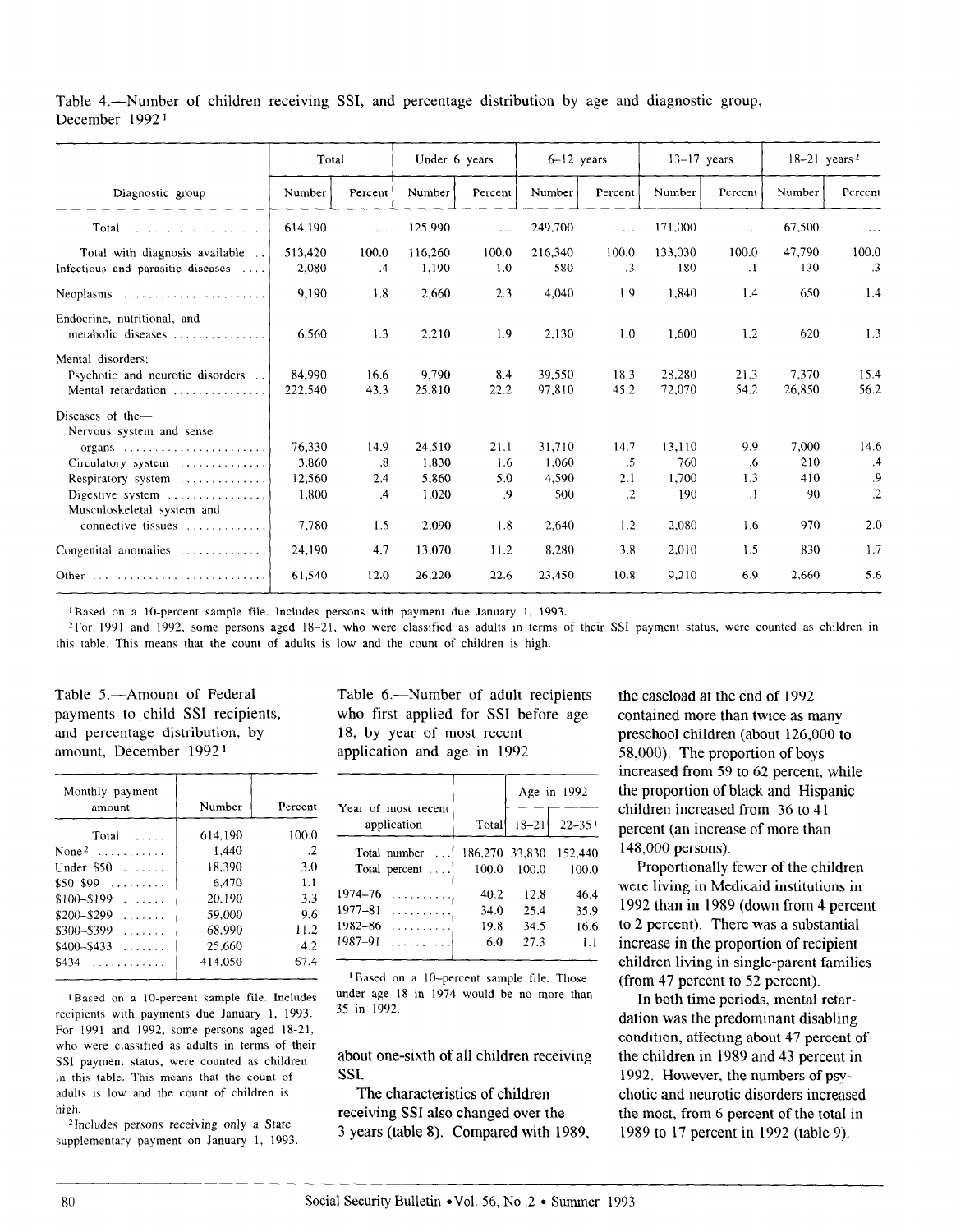Table 7.-Number of children receiving SSI payments, by region and State, December 1989 and 1992<sup>1</sup>

|                                       | December-       |               | Percent |                                                | December- |        |                   |
|---------------------------------------|-----------------|---------------|---------|------------------------------------------------|-----------|--------|-------------------|
| Region and State                      | 19921           | 1989          | change  | Region and State                               | 19921     | 1989   | Percent<br>change |
| $Total$                               | 614,190         | 293,320       | 109.4   | Dallas, total                                  | 94,400    | 44,080 | 114.2             |
| Boston, total                         | 19.640          | 10,910        | 80.0    | Arkansas                                       | 13,210    | 5,100  | 159.0             |
| Connecticut                           | 3.360           | 2,060         | 63.1    | Louisiana                                      | 28,210    | 11,630 | 142.6             |
| Maine                                 | 1,880           | 940           | 100.0   | New Mexico                                     | 4,390     | 2,090  | 110.0             |
| Massachusetts                         | 10,570          | 5,660         | 86.7    | Oklahoma                                       | 8,350     | 3,660  | 128.1             |
| New Hampshire                         | 1.030           | 640           | 60.9    | Texas                                          | 40,240    | 21,600 | 86.3              |
| Rhode Island                          | 1,800           | 1,110         | 62.2    | Kansas City, total                             | 28,110    | 12,630 | 122.6             |
| Vermont                               | 1,000           | 500           | 100.0   |                                                | 5.520     | 2.690  | 105.2             |
|                                       |                 |               |         |                                                | 5.000     | 2,150  | 132.6             |
| New York, total                       | 65,910          | 31,670        | 108.1   | Missouri                                       | 14,610    | 6,100  | 139.5             |
| New Jersey                            | 14,570          | 6,720         | 116.8   | Nebraska                                       | 2,980     | 1,690  |                   |
| New York                              | 51,340          | 24,950        | 105.8   |                                                |           |        | 76.3              |
| Philadelphia, total                   |                 |               |         | Denver, total $\ldots \ldots \ldots$           | 13.680    | 7.760  | 76.3              |
| Delaware                              | 57,570<br>1,410 | 28,040<br>890 | 105.3   | Colorado                                       | 5,640     | 3,420  | 64.9              |
| District of Columbia                  | 1,650           | 980           | 58.4    | Montana                                        | 1,520     | 1,010  | 50.5              |
|                                       |                 |               | 68.4    | North Dakota                                   | 880       | 530    | 66.0              |
| Pennsylvania                          | 28,390<br>7,470 | 13,940        | 103.7   | South Dakota                                   | 1,960     | 1.070  | 83.2              |
| Maryland                              |                 | 3,700         | 101.9   |                                                | 2,970     | 1,440  | 106.3             |
| Virginia                              | 12,850          | 5,490         | 134.1   | Wyoming                                        | 710       | 290    | 144.8             |
| West Virginia                         | 5,800           | 3,040         | 90.8    |                                                |           |        |                   |
| Atlanta, total $\ldots$ , , ,         | 145,050         | 67,470        | 115.0   | San Francisco, total                           | 59.100    | 32,740 | 80.5              |
| Alabama                               | 17,750          | 8,240         | 115.4   | Arizona                                        | 7,310     | 3.620  | 101.9             |
| Florida                               | 31,260          | 13,580        | 130.2   | California                                     | 49,380    | 27,690 | 78.3              |
| Georgia                               | 18,180          | 9.710         | 87.2    | Hawaii                                         | 810       | 460    | 76.1              |
| Kentucky                              | 14,080          | 6.630         | 112.4   | Nevada                                         | 1,540     | 870    | 77.0              |
| Mississippi                           | 17,560          | 7,690         | 128.3   | Northern Marianas                              | 60        | 100    | $-40.0$           |
| North Carolina                        | 18,610          | 8,230         | 126.1   | Seattle, total $\ldots$                        | 14,770    | 7,530  | 96.1              |
| South Carolina                        | 11,580          | 5,820         | 99.0    | Alaska                                         | 510       | 360    | 41.7              |
| Tennessee                             | 16,030          | 7,570         | 111.8   | Idaho                                          | 2,580     | 1,120  | 130.4             |
|                                       |                 |               |         | $O$ regon $\ldots \ldots \ldots \ldots \ldots$ | 4,750     | 2,180  | 117.9             |
| Chicago, total $\ldots \ldots \ldots$ | 115,960         | 50,490        | 129.7   | Washington                                     | 6,930     | 3,870  | 79.1              |
| Illinois                              | 31,370          | 12,460        | 151.8   |                                                |           |        |                   |
| Indiana                               | 13,720          | 6,080         | 125.7   |                                                |           |        |                   |
| Michigan                              | 23,070          | 9,610         | 140.1   |                                                |           |        |                   |
| Minnesota                             | 5,250           | 2,670         | 96.6    |                                                |           |        |                   |
|                                       | 28,480          | 13,660        | 108.5   |                                                |           |        |                   |
| Wisconsin                             | 14,070          | 6,010         | 134.1   |                                                |           |        |                   |
|                                       |                 |               |         |                                                |           |        |                   |

<sup>1</sup>Based on a 10-percent sample. Persons with payments due January 1, 1993 and January 1, 1990. For 1991 and 1992, some persons aged 18-21, who were classified as adults in terms of their SSI payment status, were counted as children in this table. This means that the count of adults is low and the count of children is high.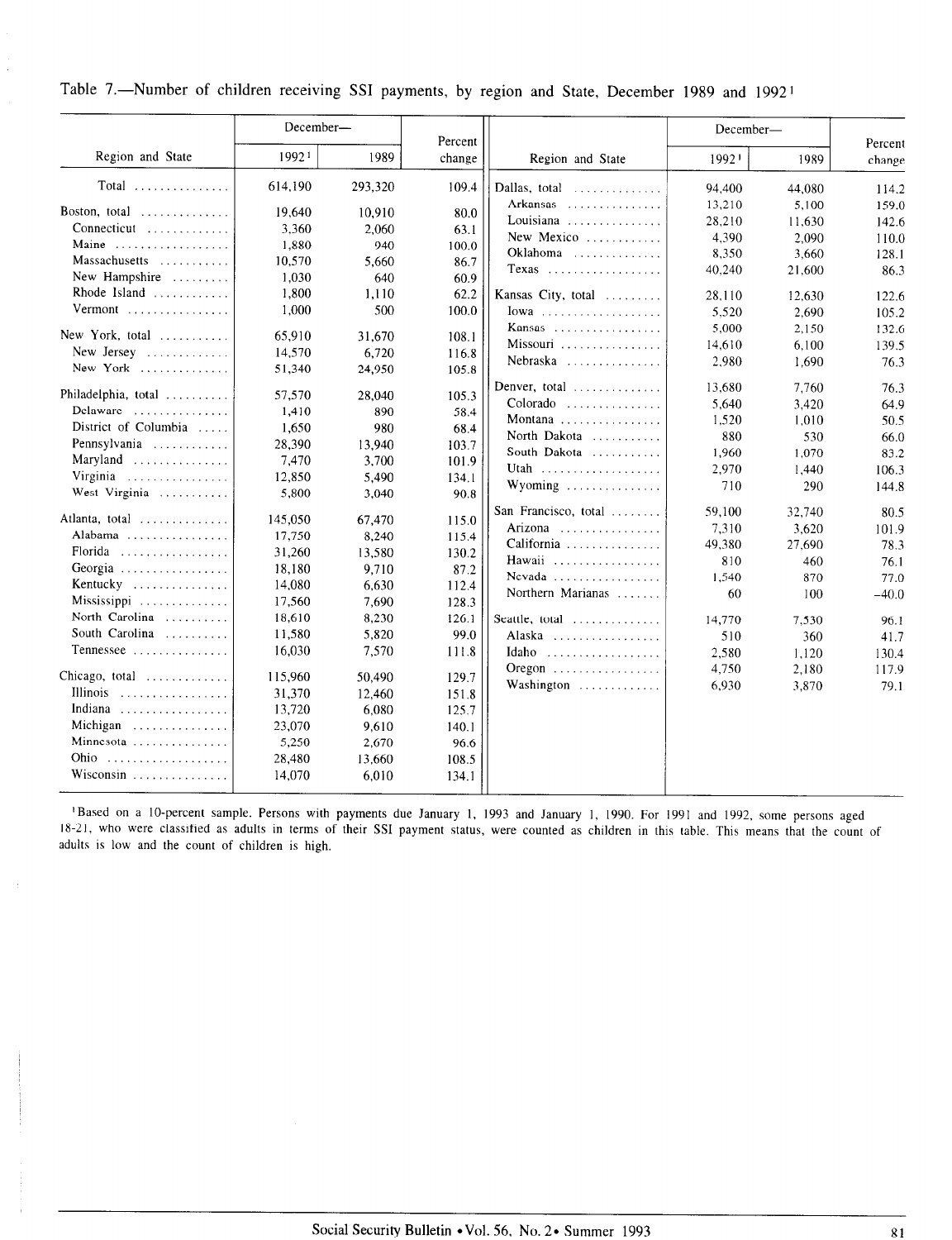Table 8.-Number of children receiving SSI, and percentage distribution by selected characteristics, December 1989 and 19921

|                          | December 1992 |         | December 1989 |                      |  |
|--------------------------|---------------|---------|---------------|----------------------|--|
| Selected characteristics | Number        | Percent | Number        | Percent              |  |
|                          | 614,190       | 100.0   | 293,320       | 100.0                |  |
| Age:                     |               |         |               |                      |  |
|                          | 44,290        | 7.2     | 18,090        | 6.2                  |  |
|                          | 81,700        | 13.3    | 40.180        | 13.7                 |  |
|                          | 249,700       | 40.7    | 118.370       | 40.4                 |  |
|                          | 171,000       | 27.8    | 86,860        | 29.6                 |  |
|                          | 67,500        | 11.0    | 29.820        | 10.2                 |  |
| Sex:                     |               |         |               |                      |  |
|                          | 236,220       | 38.5    | 121,770       | 41.5                 |  |
|                          | 377,970       | 61.5    | 171.550       | 58.5                 |  |
| Race or national origin: |               |         |               |                      |  |
|                          | 261,510       | 42.6    | 146,430       | 49.9                 |  |
|                          | 204,630       | 33.3    | 89,550        | 30.5                 |  |
| Hispanic                 | 50,330        | 8.2     | 16,470        | 5.6                  |  |
|                          | 25,210        | 4.1     | 18.500        | 6.3                  |  |
| Unknown                  | 72.510        | 11.8    | 22.370        | 7.6                  |  |
| Living arrangements:     |               |         |               |                      |  |
| Own household            | 111,350       | 18.1    | 54,130        | 18.5                 |  |
| Another's household      | 30,040        | 4.9     | 16,400        | 5.6                  |  |
| Parent's household       | 459,950       | 74.9    | 210,340       | 71.7                 |  |
| Medicaid institution     | 12.830        | 2.1     | 12,450        | 4.2                  |  |
| Parents present:         |               |         |               |                      |  |
|                          | 321.030       | 52.3    | 138.430       | 47.2                 |  |
|                          | 191,370       | 31.2    | 87,830        | 29.9                 |  |
|                          | 101,790       | 16.6    | 67,060        | 22.9                 |  |
| Legal status:            |               |         |               |                      |  |
|                          | 602,320       | 98.1    | 282,630       | 96.4                 |  |
| Alien, total             | 8.950         | 1.5     | 5.010         | 1.7                  |  |
|                          | 5,450         | .9      | 2,330         | $\cdot$ <sub>8</sub> |  |
| Color of law             | 3,500         | .6      | 2.680         | $\cdot$ 9            |  |
| Unknown                  | 2,920         | .5      | 5.680         | 1.9                  |  |

pased on a 1  $\frac{F}{\sigma}$  1990.

 $\epsilon$  por 1991 and 1992, some persons aged 18-21, who were classified as adults in terms of their SSI payment status, were counted as children in this table. This means that the count of adults is low and the count of children is high.

82 Social Security Bulletin \*Vol. 56, No .2 \*Summer 1993